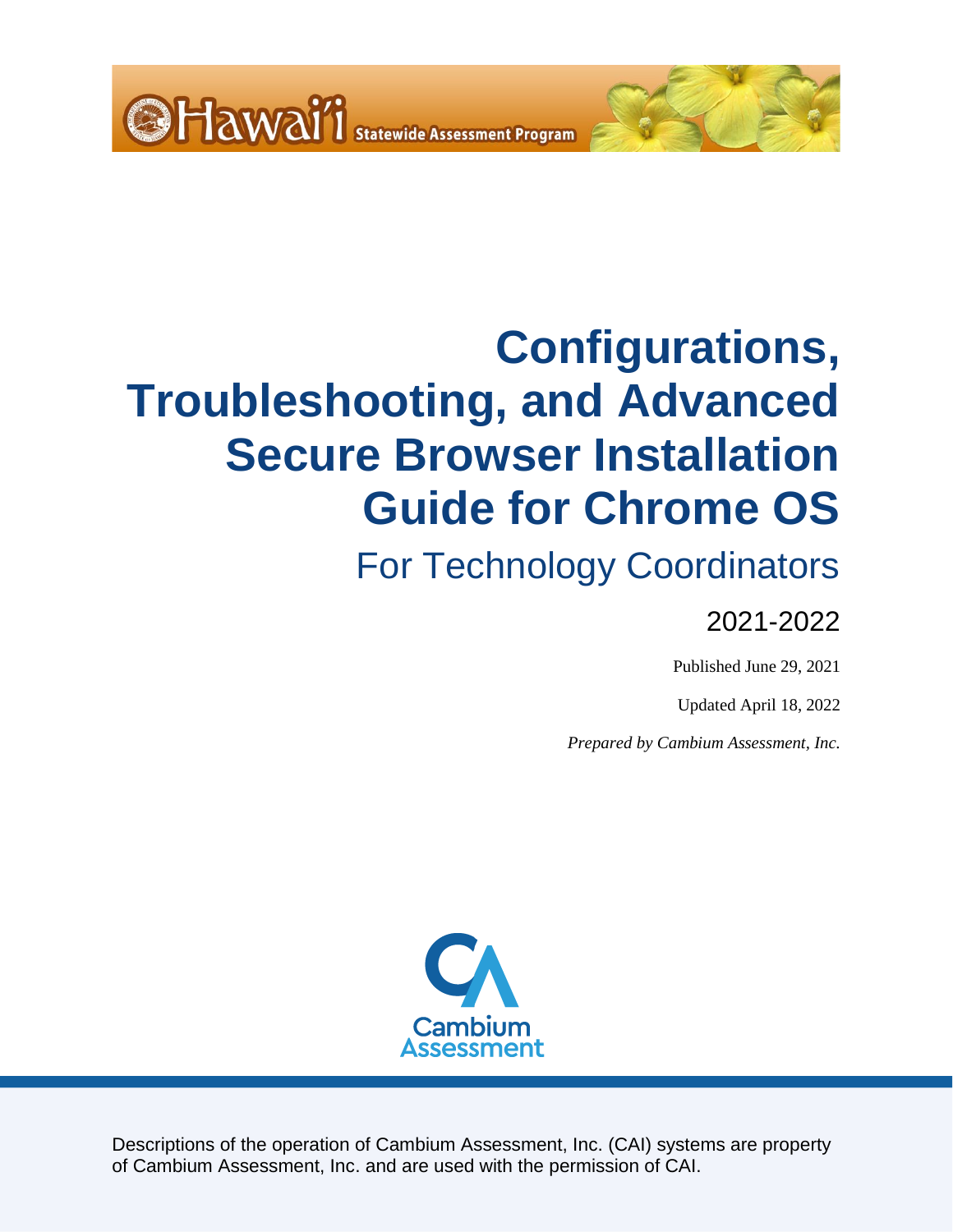| Configurations, Troubleshooting, and Advanced Secure Browser Installation     |  |
|-------------------------------------------------------------------------------|--|
| Configurations, Troubleshooting, and Advanced Secure Browser Installation for |  |
|                                                                               |  |
|                                                                               |  |
|                                                                               |  |
|                                                                               |  |
| How to Install the Secure Browser for Chrome OS Using Advanced Methods4       |  |
|                                                                               |  |
| How to Install SecureTestBrowser as a Kiosk App on Managed Chromebooks4       |  |
| How to Remove SecureTestBrowser from Managed Chromebooks 7                    |  |
|                                                                               |  |
|                                                                               |  |
|                                                                               |  |
|                                                                               |  |
| URLs for Online Dictionary and Thesaurus to Add to your Allowlist 10          |  |
| Domains for Email Exchange Server and Single Sign-On System10                 |  |
|                                                                               |  |
|                                                                               |  |
|                                                                               |  |
|                                                                               |  |
|                                                                               |  |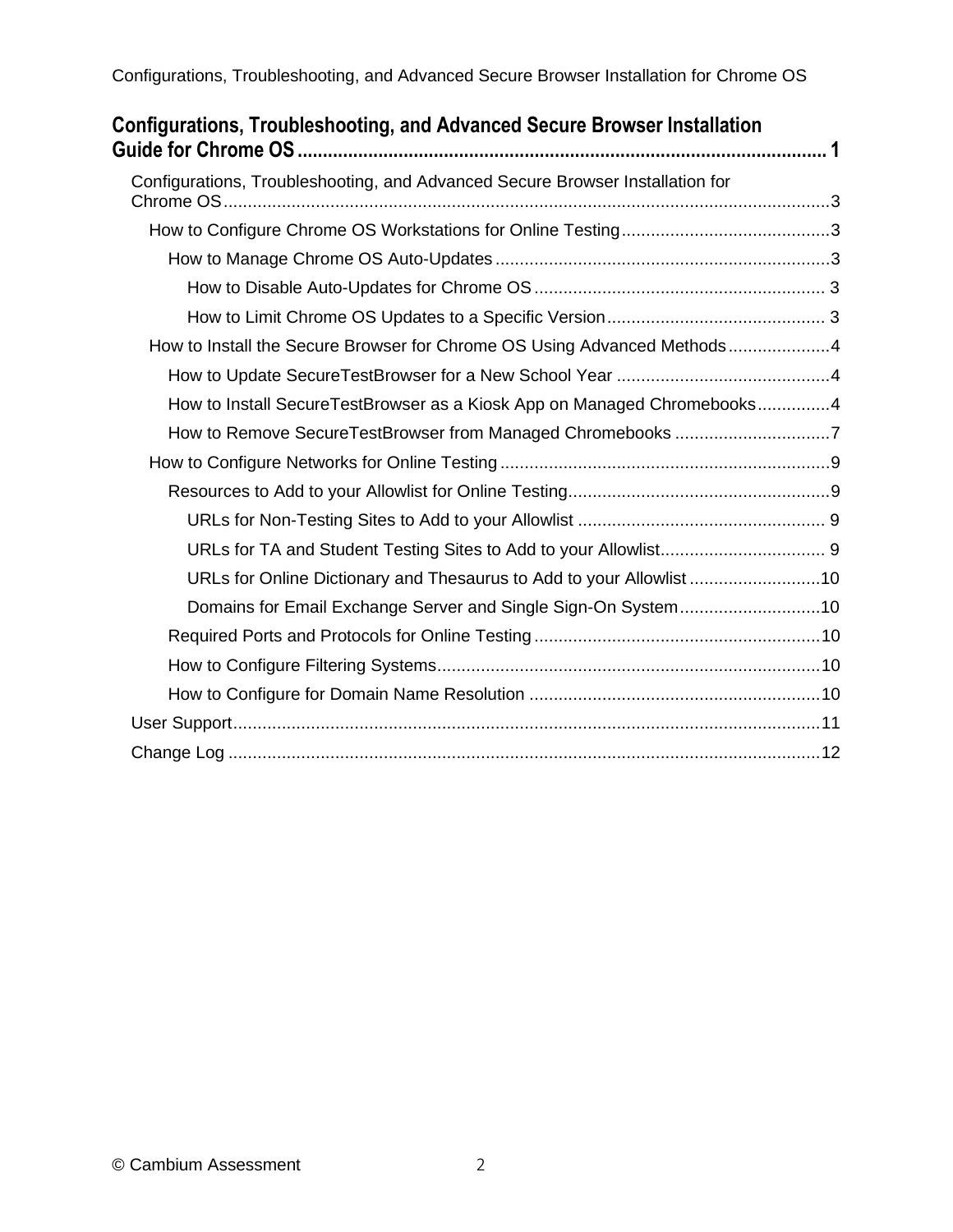<span id="page-2-0"></span>This document contains configurations, troubleshooting, and advanced Secure Browser installation instructions for your network and Chrome OS workstations.

## <span id="page-2-1"></span>**How to Configure Chrome OS Workstations for Online Testing**

This section contains additional configurations for Chrome OS.

#### <span id="page-2-2"></span>**How to Manage Chrome OS Auto-Updates**

This section describes how to manage Chrome OS auto-updates. CAI recommends disabling Chrome OS auto-updates or limiting updates to a specific version used successfully before summative testing begins.

#### <span id="page-2-3"></span>**How to Disable Auto-Updates for Chrome OS**

This section describes how to disable auto-updates for Chrome OS.

- **1.** Display the Device Settings page by following the procedure in *Manage device settings*, [https://support.google.com/chrome/a/answer/1375678.](https://support.google.com/chrome/a/answer/1375678) The steps in that procedure assume that your Chromebooks are managed through the admin console.
- **2.** From the *Automatic Updates* list, select **Stop auto-updates**.
- **3.** Select **Save**.

#### <span id="page-2-4"></span>**How to Limit Chrome OS Updates to a Specific Version**

This section describes how to limit Chrome OS updates to a specific version.

- **1.** Display the Device Settings page by following the procedure in *Manage device settings*, https://support.google.com/chrome/a/answer/1375678. The steps in that procedure assume that your Chromebooks are managed through the admin console.
- **2.** From the *Automatic Updates* list, select **Allow auto-updates**.
- **3.** From the *Restrict Google Chrome version to at most* list, select the required version.
- **4.** Select **Save**.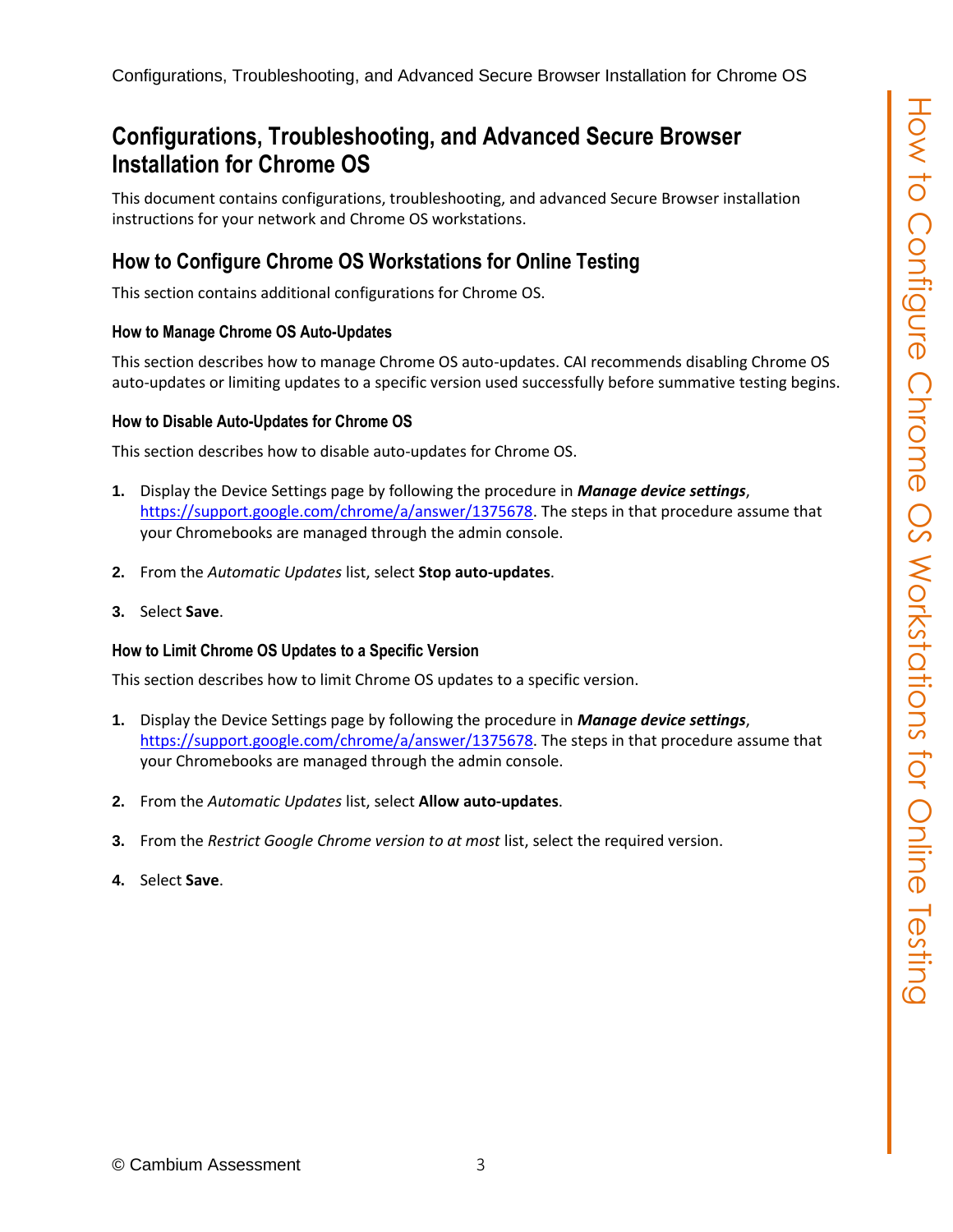### <span id="page-3-0"></span>**How to Install the Secure Browser for Chrome OS Using Advanced Methods**

This section contains additional installation instructions for installing the Secure Browser for Chrome OS.

**Note:** Chromebooks manufactured in 2017 or later must have an Enterprise or Education license to run in kiosk mode, which is necessary to run the Secure Browser.

#### <span id="page-3-1"></span>**How to Update SecureTestBrowser for a New School Year**

If an update to SecureTestBrowser is released to the Chrome Web Store, the app will automatically update on all devices to which it is installed. Users do not need to take any action to manually update SecureTestBrowser after it is installed on a device.

#### <span id="page-3-2"></span>**How to Install SecureTestBrowser as a Kiosk App on Managed Chromebooks**

These instructions are for installing the SecureTestBrowser Secure Browser as a kiosk app on domainmanaged Chromebook devices. The steps in this procedure assume that your Chromebooks are already managed through the admin console.

SecureTestBrowser is not compatible with public sessions.

<span id="page-3-3"></span>**1.** As the Chromebook administrator, log in to your admin console [\(https://admin.google.com\)](https://admin.google.com/)

| $\equiv$ Google Admin                                                              | $\alpha$<br>Search for users, groups or settings                                                  |                                                                                                                                                                       | 2<br>Q                                                                         | 曲<br>B    |
|------------------------------------------------------------------------------------|---------------------------------------------------------------------------------------------------|-----------------------------------------------------------------------------------------------------------------------------------------------------------------------|--------------------------------------------------------------------------------|-----------|
| a Home<br>& Directory                                                              | 癣<br>and collapsible display! Learn more                                                          | Welcome to your new Admin console homepage! You'll find easier navigation throughout the Admin console using the updated left-hand navigation bar with its expandable |                                                                                | $\langle$ |
| $\overline{\mathsf{L}}\overline{\mathsf{D}}$ Devices<br>₩<br>Apps<br>⊕<br>Security | $\approx$<br>Users<br>$\widehat{\phantom{a}}$                                                     | Apps<br>₩<br>Manage web and mobile app access and<br>settings                                                                                                         | <b>Devices</b><br>Manage devices and secure your<br>ᄕ<br>organization's data   |           |
| • @<br>Account<br>⊕<br>Rules                                                       | Add a user<br>Delete a user<br>Update a user's name or email                                      | Organizational units<br>$n_{\rm H}$<br>Organize users into units for applying policies                                                                                | Security<br>⊕<br>Configure security settings, and view alerts<br>and analytics |           |
|                                                                                    | Create an alternate email address (email alias)                                                   | Rules<br>$\bigcirc$<br>Manage rules to set alerts and actions                                                                                                         | Support<br>$\circledcirc$<br>Connect with the Help Assistant                   |           |
|                                                                                    | Account settings<br>Ô<br>Manage your organization's profile and<br>preferences                    |                                                                                                                                                                       |                                                                                |           |
| ⊡<br>Send feedback                                                                 | <b>Buildings and resources</b><br>齨<br>Manage and monitor your buildings, rooms,<br>and resources |                                                                                                                                                                       |                                                                                |           |
| @ 2021 Google Inc.<br>Terms of service - Billing terms -<br><b>Privacy Policy</b>  |                                                                                                   |                                                                                                                                                                       |                                                                                |           |

Figure 1. Google Admin Console

**2.** Select **Devices**. The *Devices* drop-down list opens.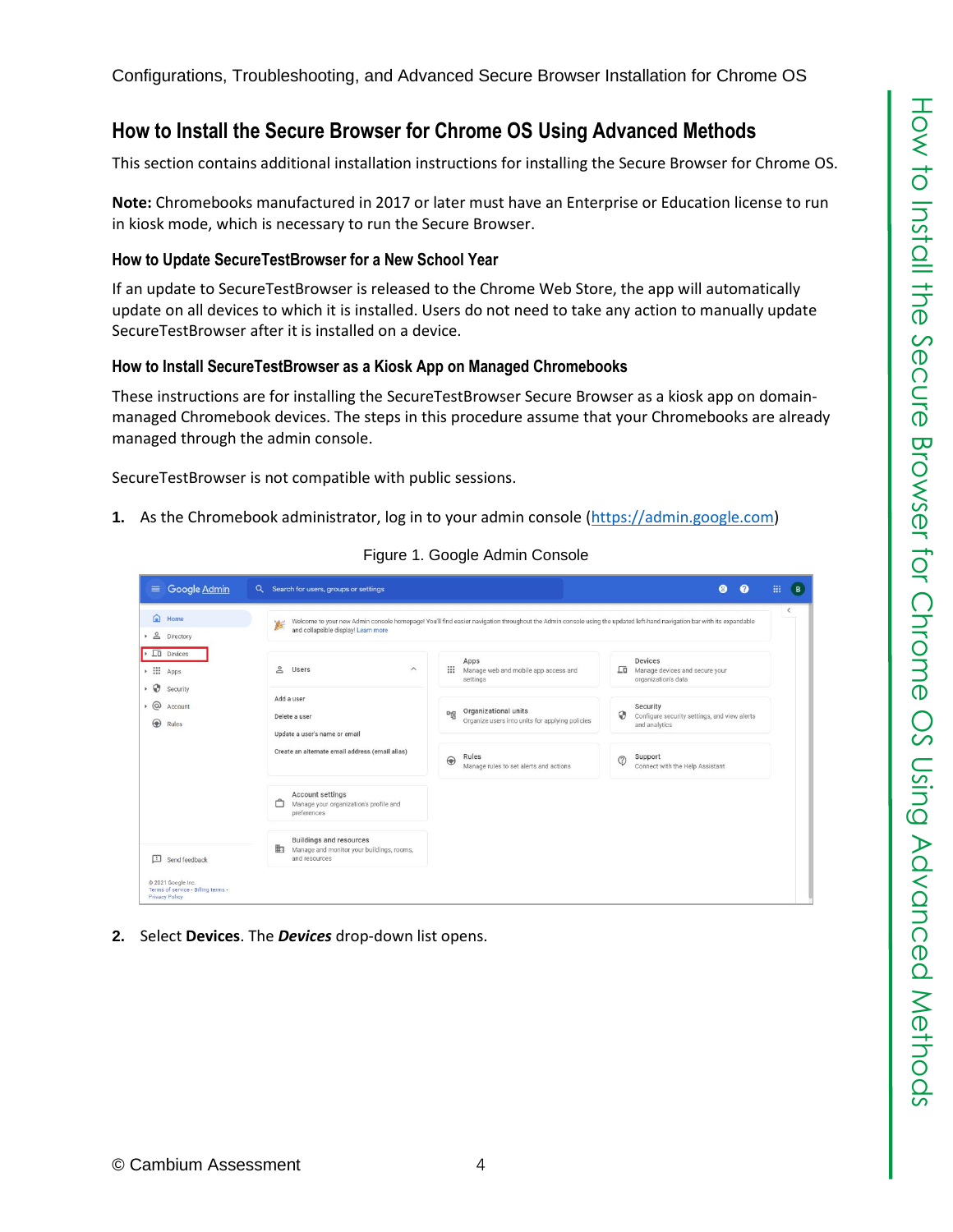

| $\equiv$ Google Admin<br>$\alpha$                                                 | Search for users, groups or settings                                                              |                                                                                                                                                                       | ◙<br>❷                                                                         | 冊<br>B |
|-----------------------------------------------------------------------------------|---------------------------------------------------------------------------------------------------|-----------------------------------------------------------------------------------------------------------------------------------------------------------------------|--------------------------------------------------------------------------------|--------|
| ⋒<br>Home<br>• & Directory                                                        | 廔<br>and collapsible display! Learn more                                                          | Welcome to your new Admin console homepage! You'll find easier navigation throughout the Admin console using the updated left-hand navigation bar with its expandable |                                                                                | <      |
| $\overline{\phantom{a}}$ $\Box$ Devices<br>Overview<br>• Chrome                   | å<br>Users<br>$\wedge$                                                                            | Apps<br>₩<br>Manage web and mobile app access and<br>settings                                                                                                         | <b>Devices</b><br>ᄄ<br>Manage devices and secure your<br>organization's data   |        |
| > Mobile & endpoints<br>Networks                                                  | Add a user<br>Delete a user<br>Update a user's name or email                                      | Organizational units<br>메<br>Organize users into units for applying policies                                                                                          | Security<br>⊕<br>Configure security settings, and view alerts<br>and analytics |        |
| ∷<br>Apps<br>₩<br>Security<br>, @<br>Account                                      | Create an alternate email address (email alias)                                                   | Rules<br>$\bigcirc$<br>Manage rules to set alerts and actions                                                                                                         | Support<br>$\circledcirc$<br>Connect with the Help Assistant                   |        |
| ⊕<br>Rules                                                                        | <b>Account settings</b><br>۳<br>Manage your organization's profile and<br>preferences             |                                                                                                                                                                       |                                                                                |        |
| ⊞<br>Send feedback                                                                | <b>Buildings and resources</b><br>脚<br>Manage and monitor your buildings, rooms,<br>and resources |                                                                                                                                                                       |                                                                                |        |
| © 2021 Google Inc.<br>Terms of service - Billing terms -<br><b>Privacy Policy</b> |                                                                                                   |                                                                                                                                                                       |                                                                                |        |

**3.** From the *Devices* drop-down list, select **Chrome**. The *Chrome* drop-down list appears.

Figure 3. Chrome Drop-down List

| $\equiv$ Google Admin                                                             | Search for users, groups or settings<br>$\alpha$                                                  |                                                                                                                                                                       | Q<br>2                                                                         | 噩<br>B     |
|-----------------------------------------------------------------------------------|---------------------------------------------------------------------------------------------------|-----------------------------------------------------------------------------------------------------------------------------------------------------------------------|--------------------------------------------------------------------------------|------------|
| $\Omega$<br>Home<br>å<br>Directory                                                | 寠<br>and collapsible display! Learn more                                                          | Welcome to your new Admin console homepage! You'll find easier navigation throughout the Admin console using the updated left-hand navigation bar with its expandable |                                                                                | $\epsilon$ |
| $\overline{\phantom{a}}$ $\overline{\phantom{a}}$ Devices<br>Overview<br>- Chrome | $\approx$<br><b>Users</b><br>$\wedge$                                                             | Apps<br>₩<br>Manage web and mobile app access and<br>settings                                                                                                         | <b>Devices</b><br>ᄕ<br>Manage devices and secure your<br>organization's data   |            |
| Overview<br>Devices                                                               | Add a user<br>Delete a user<br>Update a user's name or email                                      | Organizational units<br>咄<br>Organize users into units for applying policies                                                                                          | Security<br>0<br>Configure security settings, and view alerts<br>and analytics |            |
| Managed browsers<br>▶ Settings<br>Apps & extensions                               | Create an alternate email address (email alias)                                                   | Rules<br>$\bigcirc$<br>Manage rules to set alerts and actions                                                                                                         | Support<br>$\circledcirc$<br>Connect with the Help Assistant                   |            |
| Printers<br>Reports<br>> Mobile & endpoints                                       | <b>Account settings</b><br>Manage your organization's profile and<br>preferences                  |                                                                                                                                                                       |                                                                                |            |
| Networks<br>₩<br>Apps                                                             | <b>Buildings and resources</b><br>中<br>Manage and monitor your buildings, rooms,<br>and resources |                                                                                                                                                                       |                                                                                |            |
| Ø<br>Security<br>@ Account                                                        |                                                                                                   |                                                                                                                                                                       |                                                                                |            |

**4.** From the *Chrome* drop-down list, select **Apps & extensions**. The *Apps & extensions* drop-down list appears.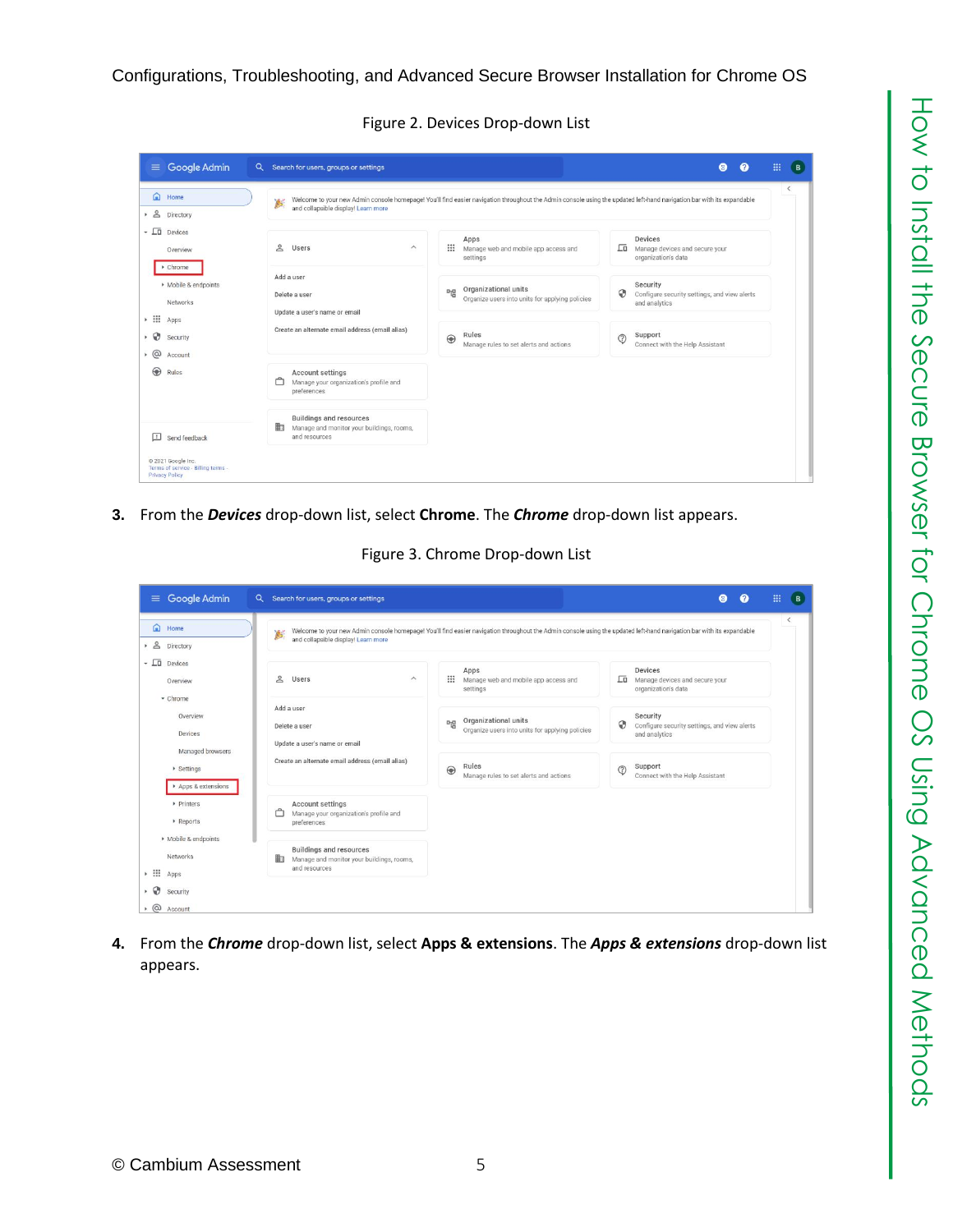Figure 4. Apps & extensions Drop-down List

| $\langle$<br>Welcome to your new Admin console homepage! You'll find easier navigation throughout the Admin console using the updated left-hand navigation bar with its expandable<br><b>Devices</b><br>Manage web and mobile app access and<br>ᇿ<br>Manage devices and secure your<br>organization's data |
|------------------------------------------------------------------------------------------------------------------------------------------------------------------------------------------------------------------------------------------------------------------------------------------------------------|
|                                                                                                                                                                                                                                                                                                            |
|                                                                                                                                                                                                                                                                                                            |
| Security<br>Organizational units<br>$\bullet$<br>Configure security settings, and view alerts<br>Organize users into units for applying policies<br>and analytics                                                                                                                                          |
| Support<br>℗<br>Manage rules to set alerts and actions<br>Connect with the Help Assistant                                                                                                                                                                                                                  |
|                                                                                                                                                                                                                                                                                                            |
|                                                                                                                                                                                                                                                                                                            |
|                                                                                                                                                                                                                                                                                                            |

<span id="page-5-0"></span>**5.** From the *Apps & extensions* drop-down list, select **Kiosks**. The *Apps & Extensions* page appears, displaying the *Kiosks* tab.

|  |  | Figure 5. Apps & extensions page - Kiosks tab |  |
|--|--|-----------------------------------------------|--|
|--|--|-----------------------------------------------|--|

| <b>USERS &amp; BROWSERS</b>                                                       |                                                                                | <b>KIOSKS</b> | <b>MANAGED GUEST SESSIONS</b> |
|-----------------------------------------------------------------------------------|--------------------------------------------------------------------------------|---------------|-------------------------------|
| + Search or add a filter                                                          |                                                                                |               |                               |
| App                                                                               | <b>Installation policy</b>                                                     |               |                               |
| Auto-launch app                                                                   | <b>None</b><br>$\overline{\mathbf{v}}$<br>Locally applied $\blacktriangledown$ |               |                               |
| SecureTestBrowser<br>$\overline{\cdots}$<br>6<br>hblfbmjdaalalhifaajnnodlkiloengc | Installed<br>$\overline{\phantom{a}}$<br>Locally added                         |               |                               |
|                                                                                   |                                                                                |               |                               |
|                                                                                   |                                                                                |               |                               |
|                                                                                   |                                                                                |               |                               |
|                                                                                   |                                                                                |               |                               |
|                                                                                   |                                                                                |               | $+$                           |
|                                                                                   |                                                                                |               |                               |
|                                                                                   |                                                                                |               |                               |

- **6.** Hover over  $\begin{pmatrix} + \\ 1 \end{pmatrix}$  to display options to add a new app.
- **7.** Select **the** to add a Chrome app or extension by ID. The **Add Chrome app or extension by ID** window appears.
- **8.** Enter hblfbmjdaalalhifaajnnodlkiloengc in the *Extension ID* field.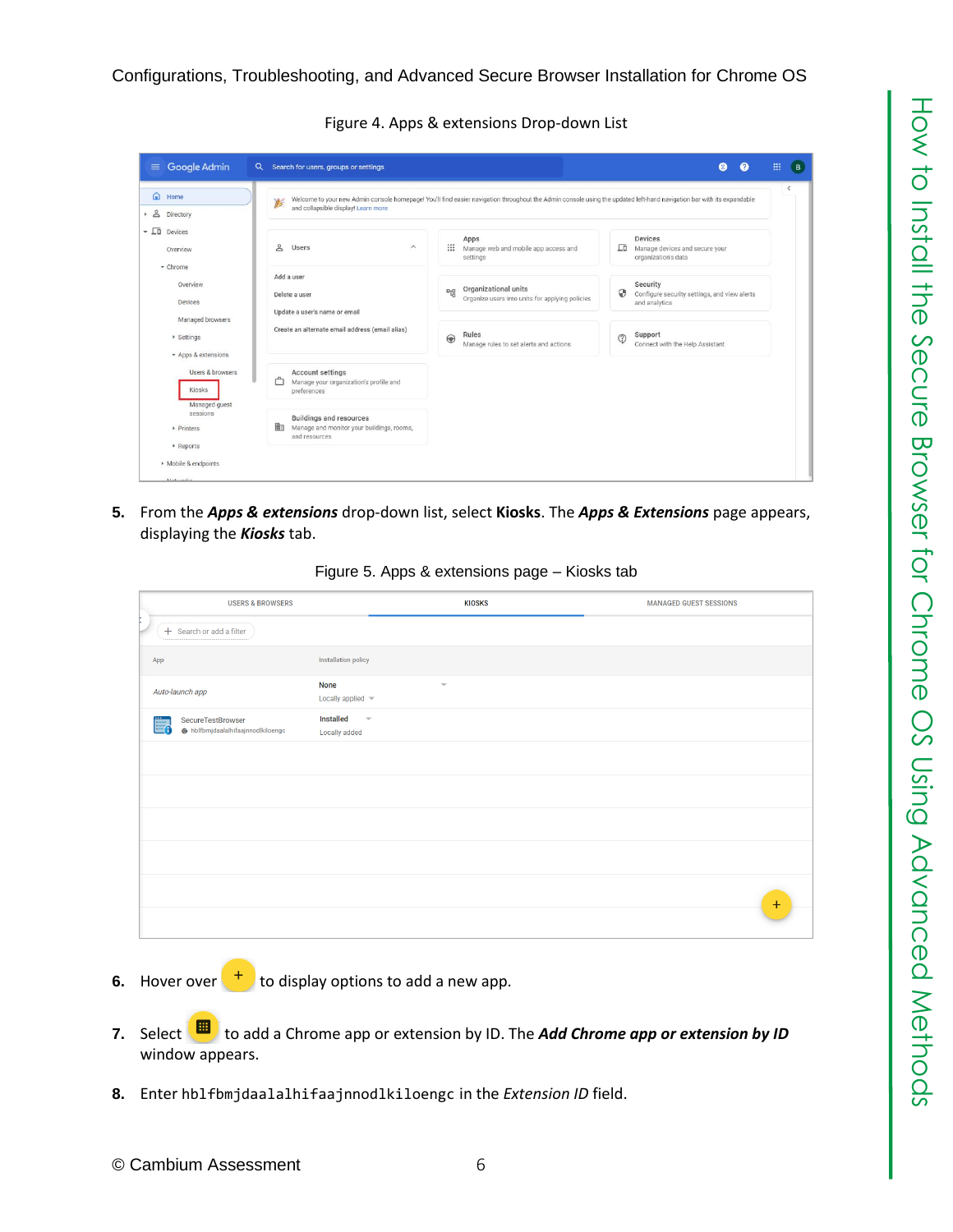**9.** Ensure **From the Chrome Web Store** is selected from the drop-down list.

Figure 6. Add Chrome app or extension by ID

| Add Chrome app or extension by ID                                                                                                                                                         |        |             |
|-------------------------------------------------------------------------------------------------------------------------------------------------------------------------------------------|--------|-------------|
| Chrome apps and extensions can also be added by specifying the ID. If it is outside the<br>Chrome Web Store, you must also specify the URL where the extension is hosted.<br>Extension ID |        |             |
| hblfbmjdaalalhifaajnnodlkiloengc                                                                                                                                                          |        |             |
| From the Chrome Web Store $\overline{\phantom{a}}$                                                                                                                                        |        |             |
|                                                                                                                                                                                           | CANCEL | <b>SAVF</b> |

**10.** Select **Save**. The SecureTestBrowser app appears in the app list.

**11.** Ensure **Installed** is selected from the *Installation Policy* drop-down list.

The SecureTestBrowser app will be installed on all managed devices the next time each managed device is turned on.

#### <span id="page-6-0"></span>**How to Remove SecureTestBrowser from Managed Chromebooks**

If SecureTestBrowser must be removed from multiple managed Chromebooks for troubleshooting or other reasons, it can be removed using the Google Admin Console.

- 1. To access a list of all kiosk applications installed on your managed Chromebooks, follow steps [1](#page-3-3)[-5](#page-5-0) in the section How to Install [SecureTestBrowser as a Kiosk App on Managed Chromebooks.](#page-3-2)
- 2. To remove SecureTestBrowser from all managed Chromebooks, select its app name from the list. The *Kiosk Settings* pane appears.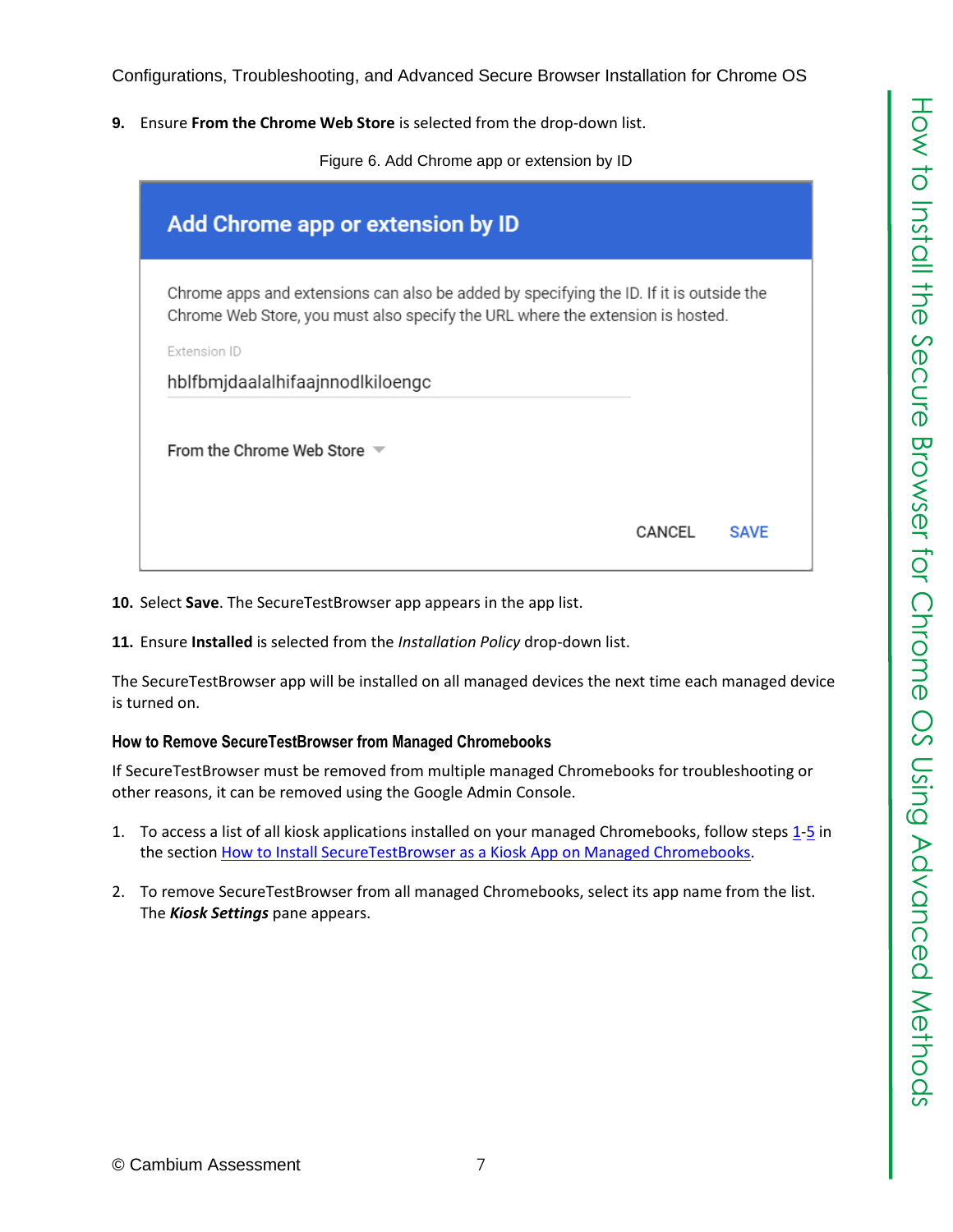| <b>SecureTestBrowser</b>                                         |  |  |
|------------------------------------------------------------------|--|--|
| <b>Kiosk Settings</b>                                            |  |  |
| Allow App to Manage Power<br>Inherited from Google default       |  |  |
| Enable Unified Desktop (BETA)<br>Inherited from Google default   |  |  |
| Allow On-screen Keyboard<br>Locally applied                      |  |  |
| <b>Enable Plug-ins</b><br>Inherited from Google default          |  |  |
| Set Keyboard Top Row as FN Keys<br>Inherited from Google default |  |  |

Figure 7. SecureTestBrowser Kiosk Settings

# 3. Select  $\boxed{\blacksquare}$

4. To close the *Kiosk Settings* pane, select **X**.

The SecureTestBrowser app will be removed from all managed devices the next time each managed device is turned on.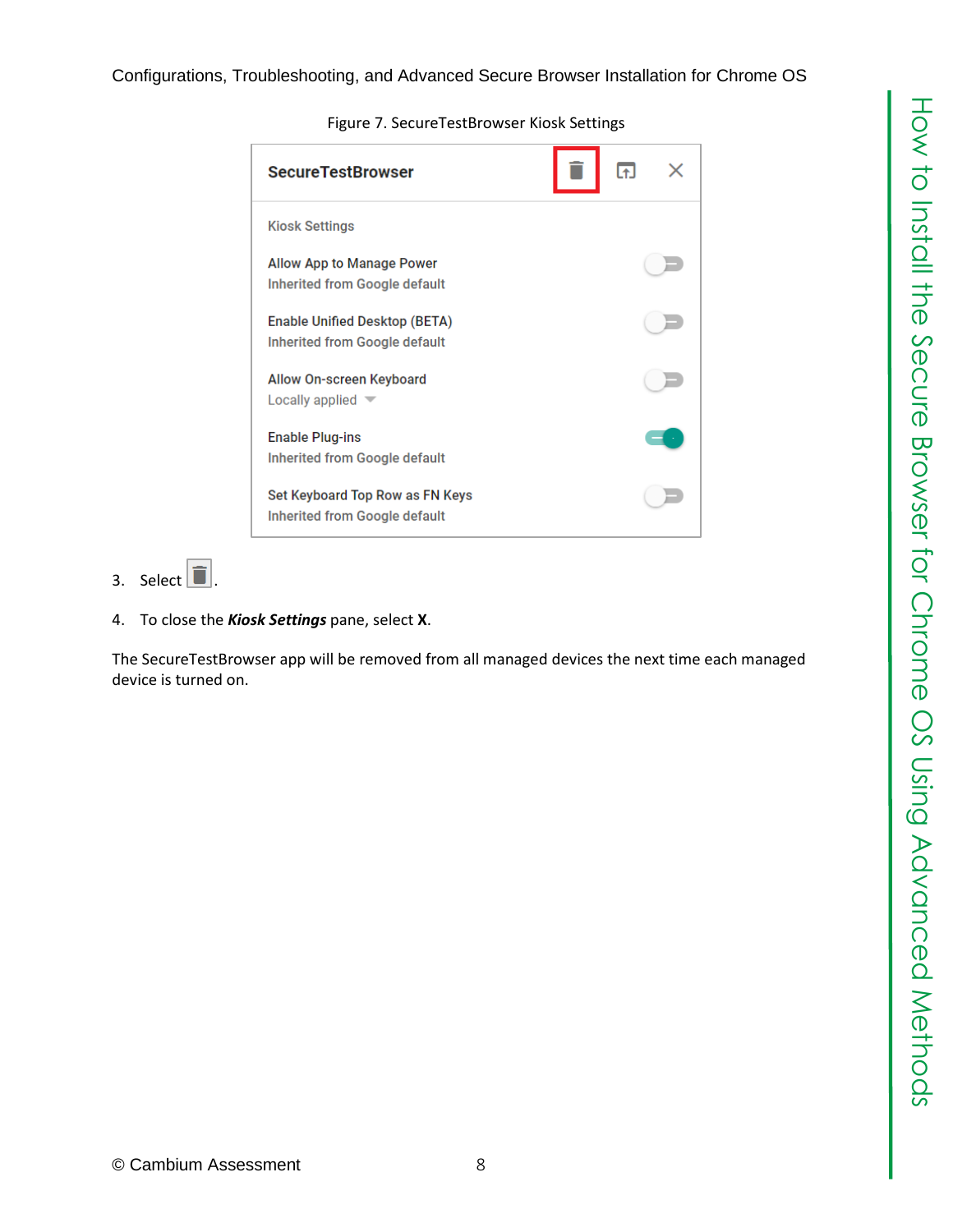### <span id="page-8-0"></span>**How to Configure Networks for Online Testing**

This section contains additional configurations for your network.

#### <span id="page-8-1"></span>**Resources to Add to your Allowlist for Online Testing**

This section presents information about the URLs that CAI provides. Ensure your network's firewalls are open for these URLs. If your testing network includes devices that perform traffic shaping, packet prioritization, or Quality of Service, ensure these URLs have high priority.

#### <span id="page-8-2"></span>**URLs for Non-Testing Sites to Add to your Allowlist**

[Table](#page-8-4) 1 lists URLs for non-testing sites, such as Test Information Distribution Engine and Online Reporting System.

<span id="page-8-4"></span>

| <b>System</b>                                   | URL                                                    |
|-------------------------------------------------|--------------------------------------------------------|
| Portal and Secure Browser installation<br>files | https://alohahsap.org                                  |
| Single Sign-On System                           | https://sso1.cambiumast.com/auth/realms/hawaii/account |
| <b>Test Information Distribution Engine</b>     | https://www.hitide.org                                 |
| <b>Reporting System</b>                         | https://hi.reporting.cambiumast.com                    |



#### <span id="page-8-3"></span>**URLs for TA and Student Testing Sites to Add to your Allowlist**

Testing servers and satellites may be added or modified during the school year to ensure an optimal testing experience. As a result, CAI strongly encourages you to add these URLs to your allowlist at the root level. This requires using a wildcard. CAI strongly encourages using wildcards when adding these URLs to your allowlist, as servers may be added or removed from the field without notice.

#### Table 2. CAI URLs for Testing Sites

<span id="page-8-5"></span>

| <b>System</b>                                                         | <b>URL</b>                                                                                                                                                                                                       |
|-----------------------------------------------------------------------|------------------------------------------------------------------------------------------------------------------------------------------------------------------------------------------------------------------|
| TA and Student Testing Sites<br><b>Assessment Viewing Application</b> | *.cambiumtds.com<br>* tds.cambiumtds.com<br>*.cloud1.tds.cambiumtds.com<br>*.cloud2.tds.cambiumtds.com<br>*.cambiumast.com<br>*.tds.cambiumast.com<br>*.cloud1.tds.cambiumast.com<br>*.cloud2.tds.cambiumast.com |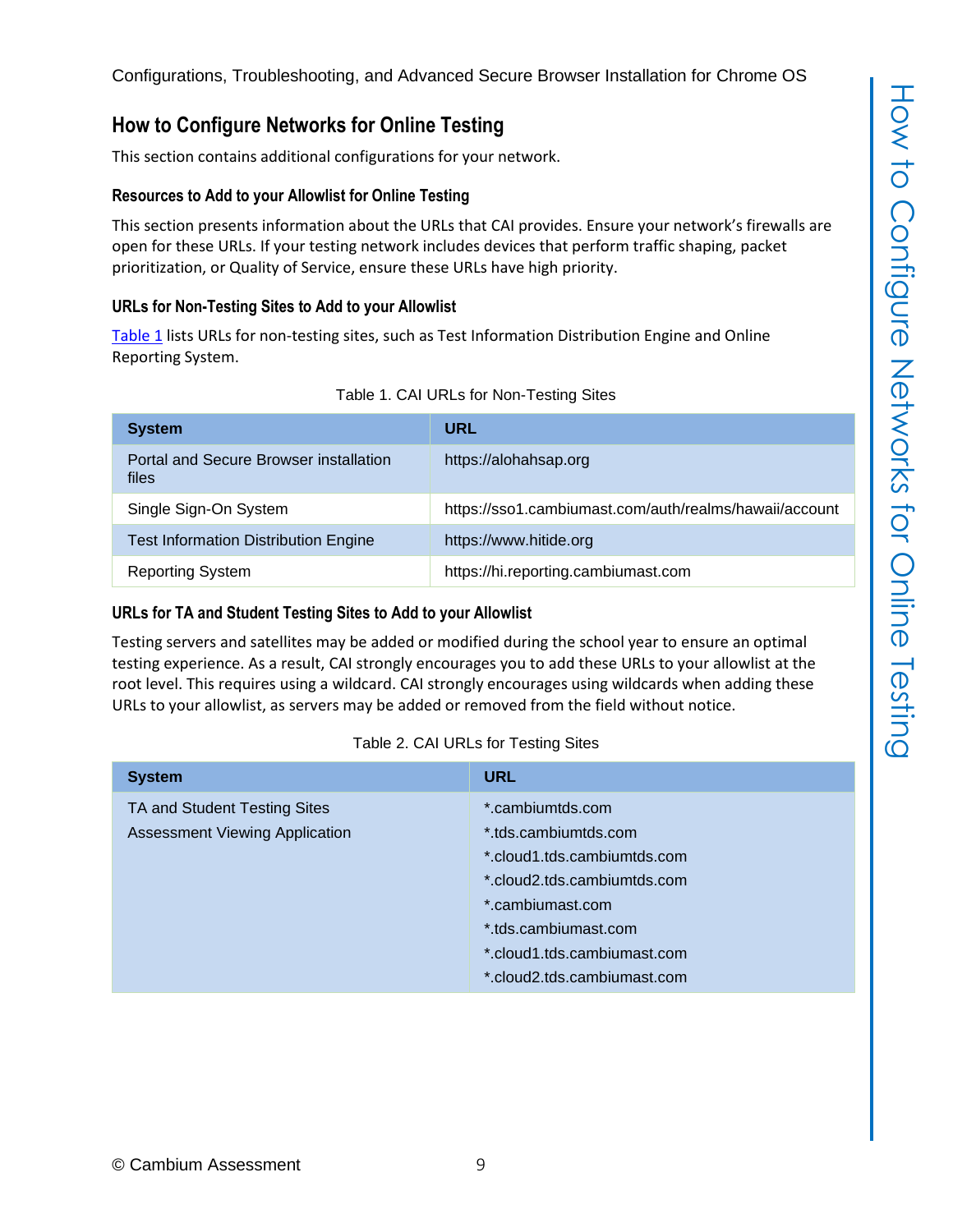#### <span id="page-9-0"></span>**URLs for Online Dictionary and Thesaurus to Add to your Allowlist**

Some online assessments contain an embedded dictionary and thesaurus provided by Merriam-Webster. The Merriam-Webster URLs listed in [Table](#page-9-5) 3 should be added to your allowlist to ensure that students can use them during testing.

| Table 3. CAI URLs for Online Dictionaries and Thesauruses |  |
|-----------------------------------------------------------|--|
|-----------------------------------------------------------|--|

<span id="page-9-5"></span>

| <b>Domain Name</b>        | <b>IP Address</b> |
|---------------------------|-------------------|
| media.merriam-webster.com | 64 124 231 250    |
| www.dictionaryapi.com     | 64.124.231.250    |

#### <span id="page-9-1"></span>**Domains for Email Exchange Server and Single Sign-On System**

CAI systems send emails for password resets and login codes for the single sign-on system from cambiumast.com and from cambiumassessment.com. Add both domains to your allowlist to ensure you receive these emails.

#### <span id="page-9-2"></span>**Required Ports and Protocols for Online Testing**

[Table](#page-9-6) 4 lists the ports and protocols used by the Test Delivery System. Ensure that all content filters, firewalls, and proxy servers are open accordingly.

#### Table 4. Ports and Protocols for Test Delivery System

<span id="page-9-6"></span>

| <b>Port/Protocol</b> | <b>Purpose</b>                 |
|----------------------|--------------------------------|
| 80/TCP               | HTTP (initial connection only) |
| 443/TCP              | HTTPS (secure connection)      |

#### <span id="page-9-3"></span>**How to Configure Filtering Systems**

If the school's filtering system has both internal and external filtering, the URLs for the testing sites (see [Table](#page-8-4) 1) must be added to your allowlist in both filters. Ensure your filtering system is not configured to perform packet inspection on traffic to CAI servers. Please see your vendor's documentation for specific instructions. Also, be sure to add these URLs to your allowlist in any multilayer filtering system (such as local and global layers). Ensure all items that handle traffic to \*.cambiumtds.com and \*.tds.cambiumast.com have the entire certificate chain and are using the latest TLS 1.2 protocol.

#### <span id="page-9-4"></span>**How to Configure for Domain Name Resolution**

[Table](#page-8-4) 1 and [Table](#page-8-5) 2 list the domain names for CAI's testing and non-testing applications. Ensure the testing machines have access to a server that can resolve those names.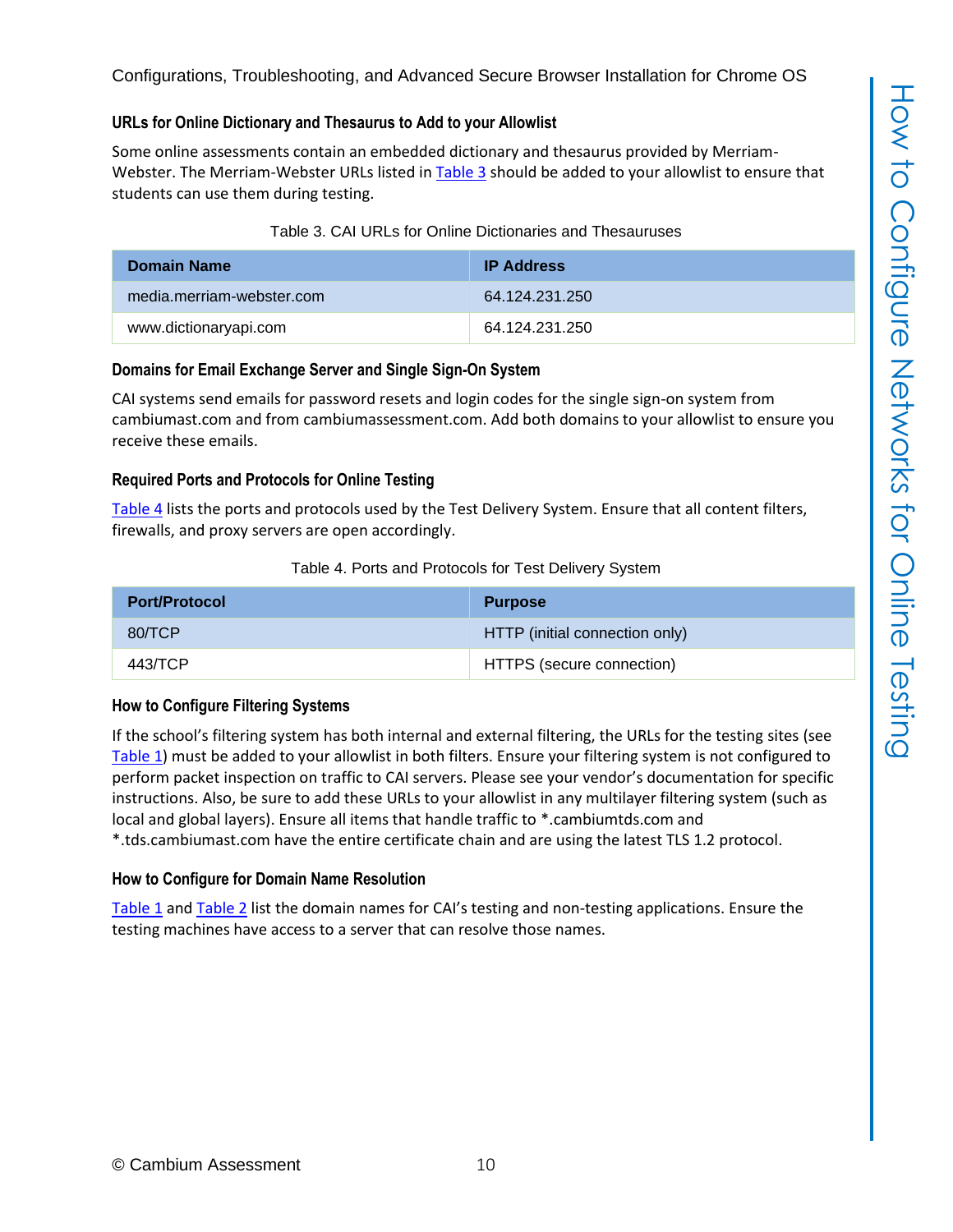## <span id="page-10-0"></span>**User Support**

If this document does not answer your questions, please contact the Hawaii Statewide Assessment Program Help Desk.

The Help Desk will be open Monday–Friday from 7:30 a.m. to 4:00 p.m. Hawaiian Standard Time (except holidays).

#### **Hawaii Statewide Assessment Program Help Desk**

Toll-Free Phone Support: 1-866-648-3712

Email Support: [hsaphelpdesk@cambiumassessment.com](mailto:hsaphelpdesk@cambiumassessment.com)

If you contact the Help Desk, you will be asked to provide as much detail as possible about the issues you encountered. You may choose to use the *Help Desk Intake Form*, available on the <https://alohahsap.org/> portal website in the **Resources >> Technology** section.

Include the following information:

- Test Administrator name and IT/network contact person and contact information
- SSIDs of affected students
- Results ID for the affected student tests
- Operating system and browser version information
- Any error messages and codes that appeared, if applicable
- Information about your network configuration:
	- o Secure Browser installation (to individual machines or network)
	- o Wired or wireless Internet network setup